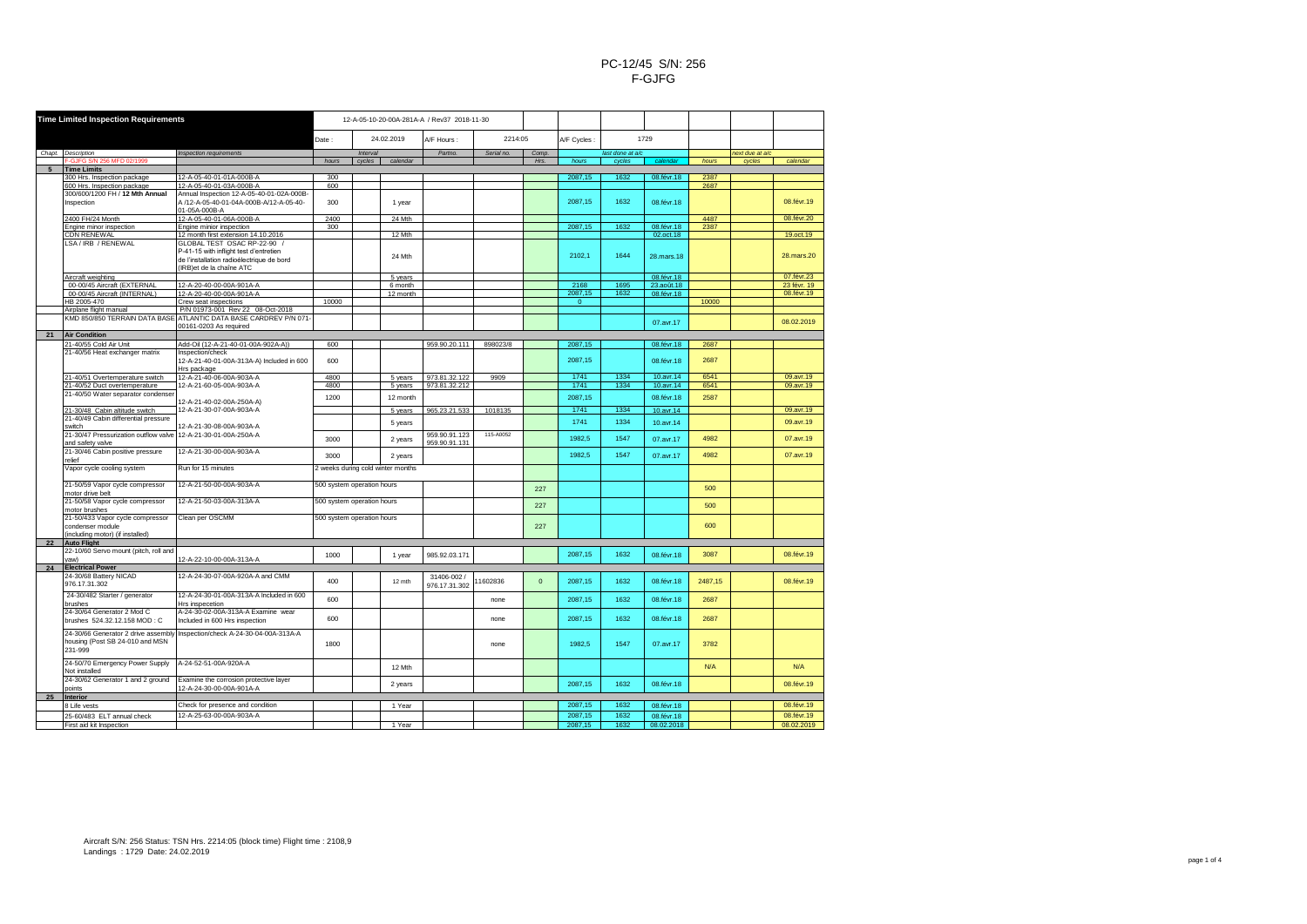| <b>Time Limited Inspection Requirements</b> |                                                                     | 12-A-05-10-20-00A-281A-A / Rev37 2018-11-30                                 |                  |                       |          |               |                |                |                    |                 |                          |         |                 |            |
|---------------------------------------------|---------------------------------------------------------------------|-----------------------------------------------------------------------------|------------------|-----------------------|----------|---------------|----------------|----------------|--------------------|-----------------|--------------------------|---------|-----------------|------------|
|                                             |                                                                     | 24.02.2019<br>Date:                                                         |                  | 2214:05<br>A/F Hours: |          |               | A/F Cycles:    |                | 1729               |                 |                          |         |                 |            |
|                                             | Chapt. Description                                                  |                                                                             |                  | Interval              |          | Partno.       | Serial no.     | Comp.          |                    | last done at a/ |                          |         | next due at a/c |            |
|                                             | -GJFG S/N 256 MFD 02/199!                                           | Inspection requirements                                                     | hours            | cycles                | calendar |               |                | Hrs.           | hours              | cycles          | calenda                  | hours   | cycles          | calendar   |
| 26                                          | Fire extinguisher                                                   |                                                                             |                  |                       |          |               |                |                |                    |                 |                          |         |                 |            |
| 27                                          | 26-20/24 Fire extinguisher<br><b>Flight Controls</b>                | Contents check                                                              |                  |                       | 12 Mth   | 9593002191    |                |                | 2087,15            | 1632            | 08.févr.18               |         |                 | 08.02.2019 |
|                                             | 27-00/71 Flight Control cables                                      | Examine 12-A-27-00-00-00A-313A-A                                            |                  |                       |          |               |                |                |                    |                 |                          |         |                 |            |
|                                             | including auto pilot and stick pusher<br>cables                     |                                                                             | 4800             |                       | 5 year   |               |                |                | 1741               | 1334            | $10$ -avr-14             | 6541    |                 | 09.avr.19  |
|                                             | 27-30/334 Elevator control cables                                   | Check after replacement of any elevator                                     |                  |                       |          |               |                |                |                    |                 |                          |         |                 |            |
|                                             | tension                                                             | control system cables (Autopilot, Stick                                     |                  |                       |          |               |                |                |                    |                 |                          |         |                 |            |
|                                             |                                                                     | Pusher<br>and/or Elevator) (AMM 12-                                         | 300              |                       |          |               |                |                |                    |                 |                          | N/A     | N/A             | N/A        |
|                                             |                                                                     | A-27-30-00-00A-903A-A)                                                      |                  |                       |          |               |                |                |                    |                 |                          |         |                 |            |
|                                             | 27-20/431 Rudder control cables                                     | Check after replacement of any rudder                                       |                  |                       |          |               |                |                |                    |                 |                          |         |                 |            |
|                                             | tension                                                             | control                                                                     | 300              |                       |          |               |                |                |                    |                 |                          | N/A     | N/A             | N/A        |
|                                             |                                                                     | system cables (Autopilot and/or rudder)<br>AMM 12-A-27-20-00-00A-903A-A     |                  |                       |          |               |                |                |                    |                 |                          |         |                 |            |
|                                             | 27-20/140 Rudder Inspection/check                                   | AMM 12- A-55-40-00-00A-3 13A-A                                              |                  |                       |          |               |                |                |                    |                 |                          |         |                 |            |
|                                             |                                                                     |                                                                             |                  |                       |          |               |                |                |                    |                 |                          |         |                 |            |
|                                             |                                                                     |                                                                             | 300              |                       | 12 Mth   |               |                |                |                    |                 |                          | 2387    |                 | 08.févr.19 |
|                                             |                                                                     |                                                                             |                  |                       |          |               |                |                |                    |                 |                          |         |                 |            |
|                                             | 27-50/72 Flap flexible drive shafts                                 | Remove, clean, inspect and lubricate inner<br>core 12-A-27-50-00-00A-902A-A |                  |                       |          | 945.02.02.201 |                | BWEB027        |                    |                 |                          |         |                 |            |
|                                             |                                                                     |                                                                             | 2000             |                       |          | 945.02.02.202 |                | <b>BWE0283</b> | 1982.5             | 1547            | 07.avr.17                | 3982    |                 |            |
|                                             | 27-50/73+74 Flap screw actuators                                    | Lubricate 12-A-27-50-00-00A-902A-A                                          | 300              |                       | 1 year   | 978.73.20.306 |                |                | 2087,15            | 1632            |                          | 2387,15 |                 |            |
|                                             |                                                                     | Included in 300 Hrs Annual inspection                                       |                  |                       |          |               |                |                |                    |                 | 08.févr.18               |         |                 | 08.févr.19 |
|                                             | 27-50/75 Flap screw actuators (Post<br>SB 27-008 and MSN 321-999) 2 | Backlash check 12A-27-50-03-00A-313A-A                                      | 600              | 800                   | 1 year   |               | $1074A - 0.1$  |                |                    |                 |                          |         |                 |            |
|                                             | white                                                               |                                                                             |                  |                       |          |               | 0938A - 0.23   |                | 2087,15            | 1632            | 08.févr.18               | 2687    | 2432            | 08.févr.19 |
|                                             |                                                                     |                                                                             |                  |                       |          |               |                |                |                    |                 |                          |         |                 |            |
|                                             | 27-50/76 Flap screw actuators (Post<br>SB 27-008 and MSN 321-999) 2 | Backlash check 12A-27-50-03-00A-313A-A                                      | 2400             | 3200                  |          |               | 140<br>$-0.25$ |                | 2087.15            | 1632            | 08.févr.18               | 4487,15 | 4832            |            |
|                                             | black                                                               |                                                                             |                  |                       | 24 month |               | $2466 - 0.3$   |                |                    |                 |                          |         |                 | 08.févr.20 |
|                                             | 27-50/77 Flap electrical system (SN                                 | Do the flap electrical system maintenance                                   |                  |                       |          |               |                |                |                    |                 |                          |         |                 |            |
|                                             | 100-400 pre SB 27-013)                                              | practice tests12-A-27-50-00-00A-901A-A                                      | 300              |                       |          |               |                |                | 2087.15            | 1632            | 08.févr.18               | 2387,15 |                 |            |
|                                             |                                                                     | Included in 300 Hrs Inspection package                                      |                  |                       |          |               |                |                |                    |                 |                          |         |                 |            |
|                                             | 27-50/443 Flap up and down limit<br>switches Servicing              | 27-50/443 / 12-A-12-20-07-00A-902A-A<br>Included in 12Mth/300 Hrs package   | 300              |                       | 1 year   |               |                |                | 2087,15            | 1632            | 08.févr.18               | 2387    |                 | 08.févr.19 |
|                                             | 27-10/470 Aileron control system                                    | Lubricate 12-A-27-10-00-00A-901A-A                                          |                  |                       |          |               |                |                |                    |                 |                          |         |                 |            |
|                                             | bearings                                                            | Included in 1200 Hrs inspection                                             | 1200             |                       | 1 Year   |               |                |                |                    |                 |                          |         |                 | 8 févr. 19 |
| 28                                          | Fuel<br>28-40/78 Fuel low level warning                             | Operational test                                                            | 1200             |                       | 4 year   |               |                |                |                    |                 |                          |         |                 |            |
|                                             | system                                                              | 12- A-28-40-00-00A-9 03B-A                                                  |                  |                       |          |               |                |                | 1891.7             | 1467            | 23.mars.16               | 3091    |                 | 22 mars 20 |
|                                             | 28-10/306 Fuel cross vent and                                       | 28-10/306 Operational test                                                  | 2400             |                       |          |               |                |                | 1891.7             | 1467            | 23.mars.16               | 4291    |                 |            |
|                                             | outward check valve                                                 | 12-A-28-10-01-00A-903A-A                                                    |                  |                       |          |               |                |                |                    |                 |                          |         |                 |            |
| 30                                          | Ice and Rain Protection<br>30-10/79 Airfoil de-icers                | Apply a surface coating of Age master No.1                                  |                  |                       |          |               |                |                |                    |                 |                          |         |                 |            |
|                                             | CMM No. 30-10-31                                                    | in accordance with the manufacturers                                        |                  |                       | 6 month  |               |                |                | 2168               | 1695            | 23.août.18               |         |                 | 23.févr.19 |
|                                             |                                                                     | instructions                                                                |                  |                       |          |               |                |                |                    |                 |                          |         |                 |            |
| 32                                          | <b>Landing Gear</b><br>32-10/80 Landing gear assemblies             | Lubricate 12-A-12-20-06-00A-902A-A                                          |                  |                       |          |               |                |                |                    |                 |                          |         |                 |            |
|                                             | and wheel bearings                                                  |                                                                             |                  |                       | 1 year   |               |                |                | 2087,15            | 1632            | 08.févr.18               |         |                 | 08.févr.19 |
|                                             | 32-10/81 MLG axels and bushes<br>RH MLG wheel tire change           | inspection 12-A-32-10-00-00A-313A-A<br>P/N 3-1543-1 S/N 0376                | 2400<br>each T/S |                       | 1 year   |               |                |                | 2087,15<br>2010:10 | 1632<br>1572    | 08.févr.18<br>12.juin.17 | 4487,15 |                 | 08.févr.19 |
|                                             | LH MLG wheel tire change                                            | P/N 3-1543-1 S/N 0371                                                       | each T/S         |                       |          |               |                |                | 2010:10            | 1572            | 12.juin.17               |         |                 |            |
|                                             | NLG wheel tire change and NDT                                       | 3-1501 S/N0169                                                              | each T/S         |                       |          |               |                |                | 1726:35            | 1313            | 18.oct.13                |         |                 |            |
| 34                                          | Navigation<br>34-11/82 Static system                                | Leak check 12-A-34-11-20-00A-903A-A                                         |                  |                       | 2 years  |               |                |                | 1982,5             | 1547            | 07.avr.17                |         |                 | 07.avr.19  |
|                                             | 34-14/83 Altimeter pilot                                            | Check calibration at an approved center in                                  |                  |                       |          | 066-03062-    |                |                |                    |                 |                          |         |                 |            |
|                                             |                                                                     | accordance with the regulation in force (Ref.<br>FAR Part 91 411)           |                  |                       | 2 years  | 0010          | 4049           |                | 1982.5             | 1547            | 07.avr.17                |         |                 | 07.avr.19  |
|                                             | 34-14/83 Altimeter copilot                                          | Check calibration at an approved center in                                  |                  |                       |          |               |                |                |                    |                 |                          |         |                 |            |
|                                             |                                                                     | accordance with the regulation in force (Ref.                               |                  |                       |          |               |                |                |                    |                 |                          |         |                 |            |
|                                             |                                                                     | FAR Part 91 411)                                                            |                  |                       | 2 years  | 5035P-P41     | 4400           |                | 1982,5             | 1547            | 07.avr.17                |         |                 | 07.avr.19  |
|                                             |                                                                     |                                                                             |                  |                       |          |               |                |                |                    |                 |                          |         |                 |            |
|                                             |                                                                     | 34-21/84 Standby magnetic compass Check swing 12-A-34-21-00-00A-903A-A      |                  |                       | 2 years  |               |                |                | 2087,15            | 1632            | 08.févr.18               |         |                 | 08.févr.20 |
|                                             | 34-25/85 Attitude Heating Reference                                 | Check swing12-A-34-25-00-00A-903A-A                                         |                  |                       | 2 years  |               |                |                | 2087,15            | 1632            | 08.févr.18               |         |                 | 08.févr.20 |
|                                             | System (AHRS)                                                       |                                                                             |                  |                       |          |               |                |                |                    |                 |                          |         |                 |            |
|                                             | 34-54/86 Transponder System 1<br>GTX330D                            | Functional test A-34-54-00-00A-903B-A FAR<br>91.413 check                   |                  |                       | 2 years  | 011-00455-10  | 84206867       |                | 1982,5             | 1547            | 07.avr.17                |         |                 | 07.avr.19  |
|                                             | 34-54/86 Transponder System 2                                       | Functional test A-34-54-00-00A-903B-A FAR                                   |                  |                       | 2 years  | 011-00455-10  | 84206990       |                | 1982,5             | 1547            | 07.avr.17                |         |                 | 07.avr.19  |
|                                             | GTX330D<br>Annual radio check FOCA                                  | 91.413 check                                                                |                  |                       | 1 Year   |               |                |                |                    |                 | 08.févr.18               |         |                 |            |
|                                             |                                                                     |                                                                             |                  |                       |          |               |                |                |                    |                 |                          |         |                 |            |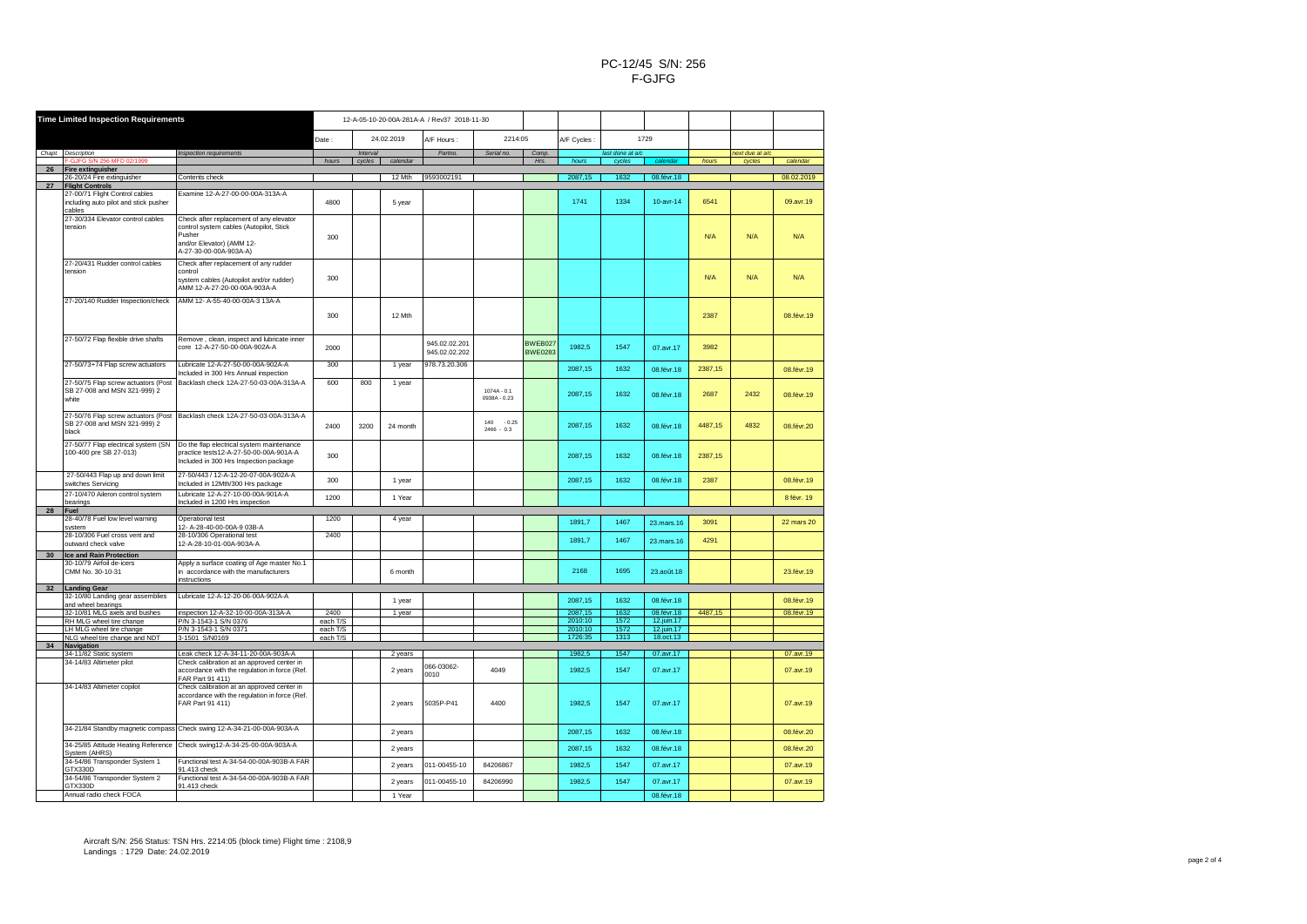| <b>Time Limited Inspection Requirements</b> |                                                               | 12-A-05-10-20-00A-281A-A / Rev37 2018-11-30  |                     |          |          |               |            |       |             |                  |            |         |                 |             |
|---------------------------------------------|---------------------------------------------------------------|----------------------------------------------|---------------------|----------|----------|---------------|------------|-------|-------------|------------------|------------|---------|-----------------|-------------|
|                                             |                                                               |                                              | 24.02.2019<br>Date: |          |          | A/F Hours:    | 2214:05    |       | A/F Cycles: | 1729             |            |         |                 |             |
|                                             | Chapt. Description                                            | <b>Inspection requirements</b>               |                     | Interval |          | Partno.       | Serial no. | Comp. |             | last done at a/c |            |         | next due at a/c |             |
|                                             | -GJFG S/N 256 MFD 02/1999                                     |                                              | hours               | cycles   | calendar |               |            | Hrs.  | hours       | cycles           | calendar   | hours   | cycles          | calendar    |
| 35                                          | Oxygen                                                        |                                              |                     |          |          |               |            |       |             |                  |            |         |                 |             |
|                                             | 35-20/87 Passenger oxygen masks                               | inspection/check<br>12-A-35-20-00-00A-313A-A |                     |          | 3 Years  |               |            |       | 1891.7      | 1467             | 23.mars.16 |         |                 | 23.mars.19  |
| 52                                          | Doors                                                         |                                              |                     |          |          |               |            |       |             |                  |            |         |                 |             |
|                                             | 52-10/88 Passenger/crew door                                  | Examine with trim removed                    | 6000                |          | 6 years  | 552.05.12.007 |            |       |             |                  |            |         |                 |             |
|                                             | A-25-22-03-00A-920A-A)                                        | Examine door hinge pin                       | 4000                |          | 4 years  |               |            |       | 1810.4      | 1403             | 15.04.2015 | 5810    |                 | 14.avr.19   |
|                                             | 12-A-52-10-00-00A-313A-A                                      |                                              | 2000                |          | 2 years  |               |            |       |             |                  |            |         |                 |             |
|                                             | 52-30/89 Cargo Door                                           | Examine with trim removed                    | 6000                |          | 6 years  | 552.05.12.008 |            |       |             |                  |            |         |                 |             |
|                                             | 12-A-25-22-03-00A-920A-A                                      | Examine door hinge pin                       | 4000                |          | 4 years  |               |            |       | 1810.4      | 1403             | 15.04.2015 | 5810    |                 | 14.avr.19   |
|                                             | 12-A-52-30-00-00A-313A-A)                                     |                                              | 2000                |          | 2 years  |               |            |       |             |                  |            |         |                 |             |
| 53                                          | Fusealge                                                      |                                              |                     |          |          |               |            |       |             |                  |            |         |                 |             |
|                                             | 53-00/90 Front pressure bulkhead                              | Examine with insulation removed              | 6000                |          | 6 years  |               |            |       |             |                  |            |         |                 |             |
|                                             |                                                               |                                              | 4000                |          | 4 years  |               |            |       | 1810.4      | 1403             | 15.04.2015 | 5090    |                 | 14.avr.19   |
|                                             |                                                               |                                              | 2000                |          | 2 years  |               |            |       |             |                  |            |         |                 |             |
|                                             | 53-00/91 Fuselage internal bottom                             | Examine examine frames 10,21,24,36 and       | 6000                |          | 6 years  |               |            |       |             |                  |            |         |                 |             |
|                                             | surfaces                                                      | Frames adjacent to doors and emergency       | 4000                |          | 4 years  |               |            |       | 1810.4      | 1403             | 15.04.2015 | 5090    |                 | 14.avr.19   |
|                                             |                                                               | exit.with insulation removed                 | 2000                |          | 2 years  |               |            |       |             |                  |            |         |                 |             |
|                                             | 53-00/93 Structure around windows                             | <b>Fxamine</b>                               | 6000                |          | 6 years  |               |            |       |             |                  |            |         |                 |             |
|                                             |                                                               |                                              | 4000                |          | 4 years  |               |            |       | 1810.4      | 1403             | 15.04.2015 | 5090    |                 | 14.avr.19   |
|                                             |                                                               |                                              | 2000                |          | 2 years  |               |            |       |             |                  |            |         |                 |             |
|                                             |                                                               | Examine. If insulation installed in the door | 6000                |          | 6 years  |               |            |       |             |                  |            |         |                 |             |
|                                             | 53-00/94 Door frames and                                      |                                              | 4000                |          |          |               |            |       | 1810.4      | 1403             | 15.04.2015 | 5090    |                 |             |
|                                             | emergency exit frame                                          | frames ans is wet, remove and discard it (no |                     |          | 4 years  |               |            |       |             |                  |            |         |                 | 14.avr.19   |
|                                             |                                                               | longer installed on production)              | 2000                |          | 2 years  |               |            |       |             |                  |            |         |                 |             |
|                                             | 53-00/92 Rear pressure bulkhead                               | Examine with trim removed                    | 6000                |          | 6 years  |               |            |       |             |                  |            |         |                 |             |
|                                             |                                                               |                                              | 4000                |          | 4 years  |               |            |       | 1810.4      | 1403             | 15.04.2015 | 5090    |                 | 14.avr.19   |
|                                             |                                                               |                                              | 2000                |          | 2 years  |               |            |       |             |                  |            |         |                 |             |
| 55                                          | Stabilizer                                                    |                                              |                     |          |          |               |            |       |             |                  |            |         |                 |             |
|                                             |                                                               | Examine as far as possible with panels       | 6000                |          | 6 years  | 555.10.12.037 |            |       |             |                  |            |         |                 |             |
|                                             | 55-10/95 Horizontal stabilizer internal                       | removed                                      | 4000                |          | 4 years  |               |            |       | 1810.4      | 1403             | 15.04.2015 | 5090    |                 | 14.avr.19   |
|                                             | surfaces and horizontal/vertical                              |                                              | 2000                |          |          |               |            |       |             |                  |            |         |                 |             |
|                                             | stabilizer interface                                          |                                              |                     |          | 2 years  |               |            |       |             |                  |            |         |                 |             |
|                                             | 55-10/96 Vertical stabilizer internal                         | Examine as far as possible with panels       | 6000                |          | 6 years  | 555.30.12.037 |            |       |             |                  |            |         |                 |             |
|                                             | surfaces                                                      | removed                                      | 4000                |          | 4 years  |               |            |       | 1810.4      | 1403             | 15.04.2015 | 5090    |                 | 14.avr.19   |
|                                             |                                                               |                                              | 2000                |          |          |               |            |       |             |                  |            |         |                 |             |
|                                             |                                                               |                                              |                     |          | 2 years  |               |            |       |             |                  |            |         |                 |             |
|                                             | 55-10/319 Horizontal/vertical<br>stabilizer attachment        | Inspection/check                             | 1200                |          | 1 Year   |               |            |       |             |                  |            |         |                 | 8.2.2019    |
| 56                                          | <b>Windows</b>                                                |                                              |                     |          |          |               |            |       |             |                  |            |         |                 |             |
|                                             | 56-11/332 Cockpit side windows                                | Inspection 12-A-56-11-02-00A-313A-A          | 11000               |          | 10 years |               |            |       | 1891.7      | 1467             | 23.03.2016 | 12891   |                 | 23.3.2026   |
| 57                                          | Wina                                                          |                                              |                     |          |          |               |            |       |             |                  |            |         |                 |             |
|                                             | 57-00/97 Wing internal surfaces and                           | Examine as far as possible with panels       | 6000                |          | 6 years  | 557.05.12.011 |            |       |             |                  |            |         |                 |             |
|                                             | flap compartment                                              | removed                                      | 4000                |          | 4 years  | 557.05.12.012 |            |       | 1810.4      | 1403             | 15.04.2015 | 5090    |                 | 14.avr.19   |
|                                             |                                                               |                                              | 2000                |          | 2 years  |               |            |       |             |                  |            |         |                 |             |
|                                             |                                                               |                                              | 6000                |          | 6 years  |               |            |       |             |                  |            |         |                 |             |
|                                             | 57-00/98 Landing gear                                         | Examine, specially main and rear spar parts  | 4000                |          |          |               | none       |       | 1810.4      | 1403             | 15.04.2015 | 5090    |                 | 14.avr.19   |
|                                             | compartments                                                  |                                              |                     |          | 4 years  |               |            |       |             |                  |            |         |                 |             |
|                                             |                                                               |                                              | 2000                |          | 2 years  |               |            |       |             |                  |            |         |                 |             |
|                                             | 57-00/99 Wing to fuselage                                     | Examine attachment fittings                  | 11000               |          | 10 Years |               | none       |       | 1267.2      | 861              | 17/04/2009 | 11000   |                 | 15, avr. 19 |
|                                             | attachments                                                   |                                              |                     |          |          |               |            |       |             |                  |            |         |                 |             |
| 61                                          | Propeller                                                     |                                              |                     |          |          |               |            |       |             |                  |            |         |                 |             |
|                                             | Propeller Hartzel 149 Owners manual Lubricate (Ref. 12-20-05) |                                              | 400                 |          | 1 year   | 968.29.13.002 |            |       | 2087.15     | 1632             | 08.févr.18 | 2487.15 |                 | 08.févr.19  |
|                                             | 61-00/456 Owner's Manual 149                                  | Periodic Inspections                         | 400                 |          | 1 year   |               |            |       | 2087,15     | 1632             | 08.févr.18 | 2487,15 |                 | 08.févr.19  |